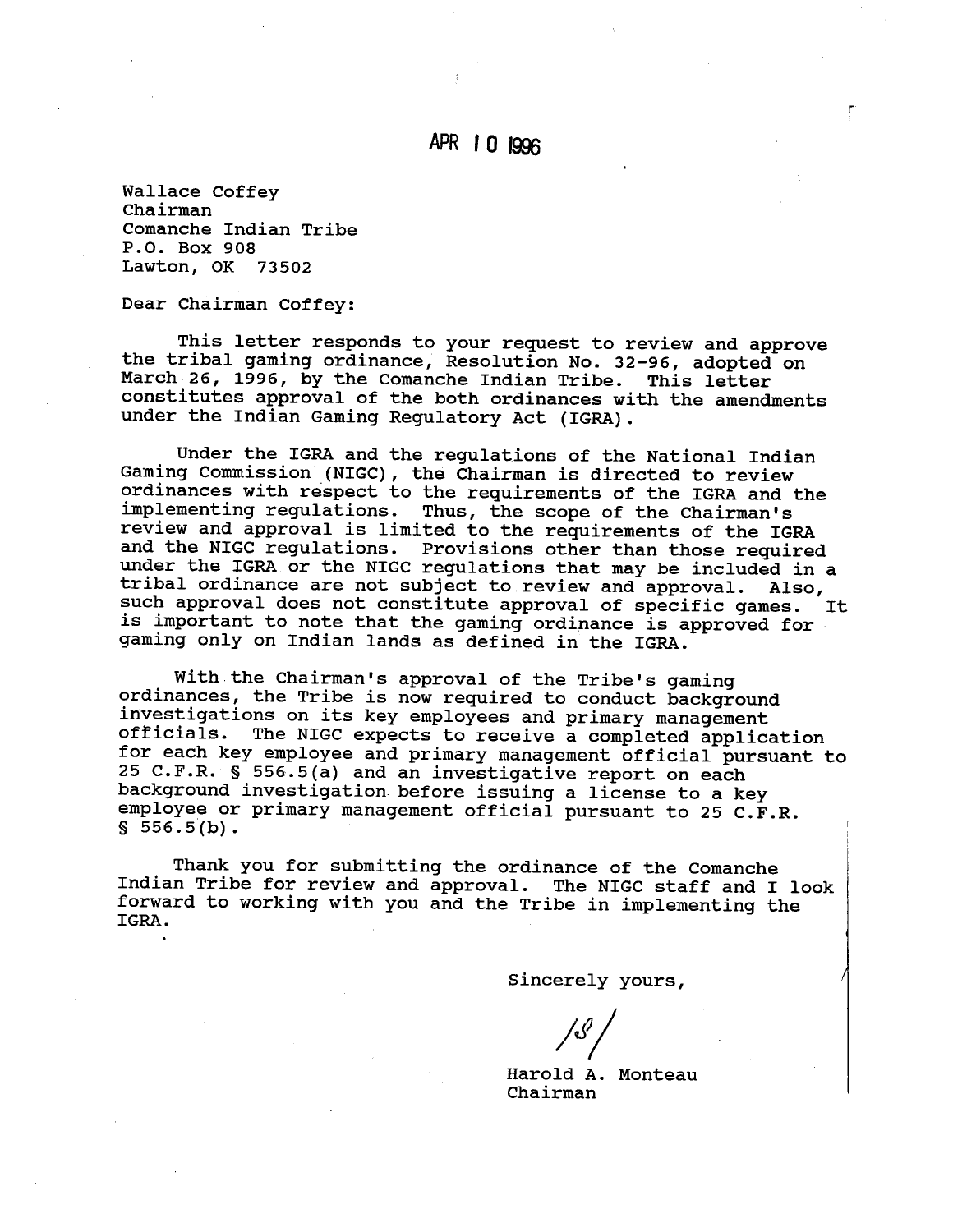

 $S5 kT2 - 1$  Fii 3: 03

240401-0000

 $APR - 11996$ 

Comanche Tribe Resolution No.32-96

### **RESOLUTION**

- WHEREAS. The Comanche Tribe is a federally recognized Indian Tribe with a constitution approved by the Secretary of the Interior on January 9, 1967, to safeguard tribal rights, powers, and privileges to improve the economic, moral, educational, and health status of its members; and
- WHEREAS, The Comanche Business Committee is the duly elected official body designated to conduct business for and on behalf of the Comanche Indian Tribe; and
- WHEREAS, The Comanche Indian Tribe has continuously owned and operated a High Stakes Indian Bingo (Type 11) since July 22, 1983; and
- WHEREAS, The Comanche Indian Tribe wishes to commit itself to promote, protect. and The Comanche Indian Tribe wishes to commit itself to promote, protect, and  $\bigcirc$ <br>preserve the general welfare and interest of Indian gaming tribes through  $\bigcirc$ the development of sound policies and practices with respect to the conduct of  $\mathbb{R}$ <br>gaming activities in Indian Country; and
- WHEREAS, The Comanche Indian Tribe wishes to comply with the National Indian Gaming Act. by submitting for approval the attached Comanche Tribe of Oklahoma Tribal Gaming Ordinance to the National Indian Gaming Commission.

NOW THEREFORE BE IT RESOLVED, That the Comanche Business Committee is the official governing body of the above named tribe and hereby approve the revised Tribal Gaming Ordinance in accordinance with the Indian Gaming Regulatory Act (IGRA) and submit for approval by the Chairman of the National Indian Gaming Commission (NIGC). e wishes to comply with the National Indian Gaming<br>pproval the attached Comanche Tribe of Oklahoma<br>o the National Indian Gaming Commission.<br>That the Comanche Business Committee is the official<br>ribe and hereby approve the r

#### **CERTIFICATION**

The above resolution was fully adopted at a regular meeting of the Comanche Business Committee held on March 26, 1996, at the Comanche Tribal Complex, Lawton, Oklahoma, by a majority vote of <u>5</u> for, <u>2</u> against, and <u>3</u> abstentions, a quorum being present.

**ATTESTED:** 

€ I e velo

Elrod Monoessy Jr., Secretary/Treasurer

**COMANCHE** INDIAN **TRIBE** P.O. BOX 908 **1** LAWTON, OK **73502**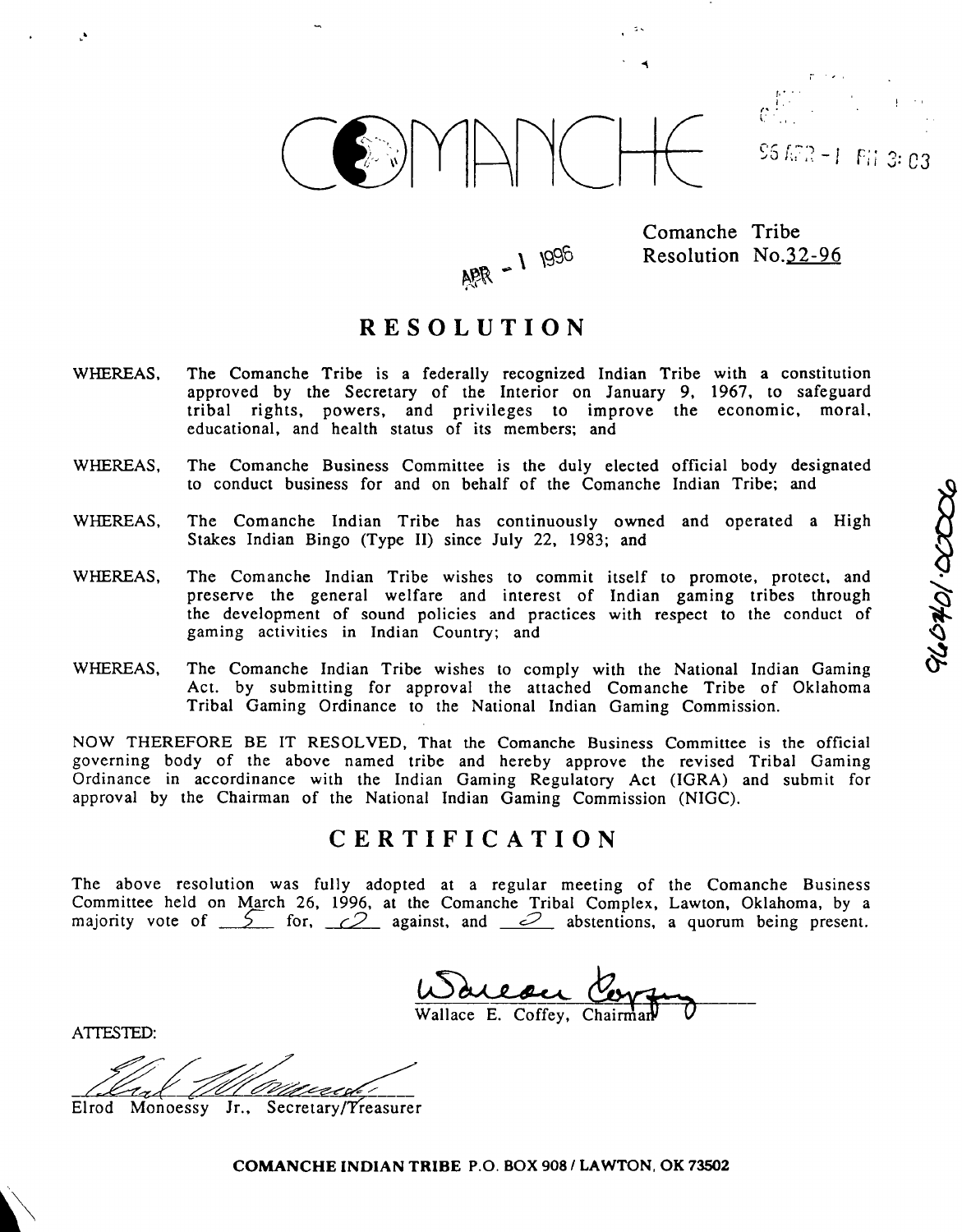$APR - 1$  1535

# **COMANCHE NATION**

 $\mathcal{L}_{\text{max}}$  and  $\mathcal{L}_{\text{max}}$ 

# **GAMING ORDINANCE**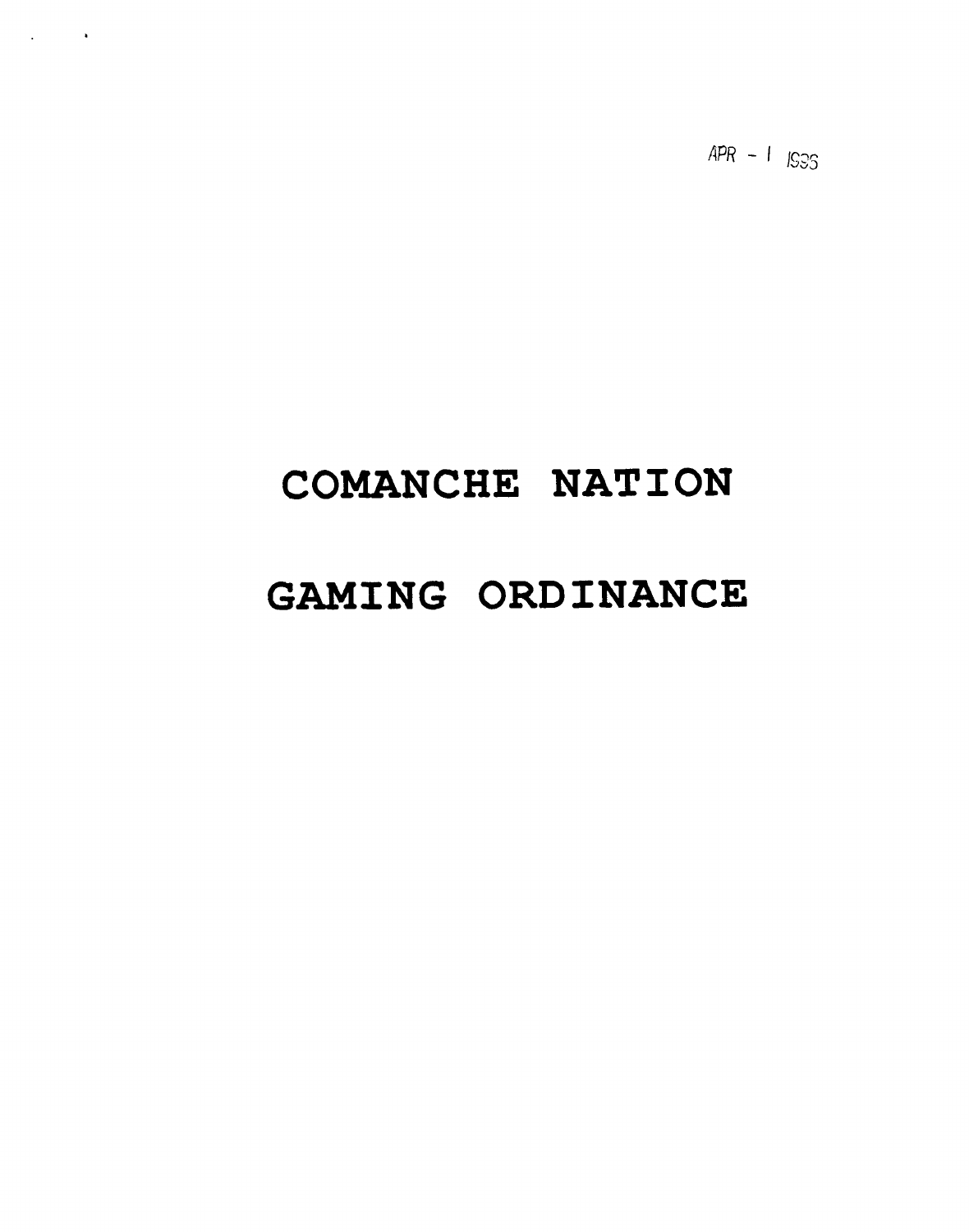# **Contents**

 $\zeta^{\pm}$ 

 $\mathcal{L}_{\text{max}}$  and  $\mathcal{L}_{\text{max}}$ 

| Contents                                             |  |
|------------------------------------------------------|--|
|                                                      |  |
|                                                      |  |
|                                                      |  |
|                                                      |  |
| SECTION 4. AUTHORIZATION FOR GAMING ACTIVITIES 3     |  |
|                                                      |  |
|                                                      |  |
|                                                      |  |
| SECTION 8. INTOXICATING BEVERAGE PROHIBITED  12      |  |
|                                                      |  |
| SECTION 10.DISCRIMINATION PROHIBITED  13             |  |
| SECTION 11.REQUIREMENTS TO RECEIVE A PRIZE 13        |  |
|                                                      |  |
| SECTION 13. COMANCHE NATION GAMING ENTERPRISE 14     |  |
| SECTION 14. STANDARDS OF OPERATION AND MANAGEMENT 14 |  |
|                                                      |  |
|                                                      |  |
|                                                      |  |
|                                                      |  |
| SUPPLEMENTAL INFORMATION CONCERNING ORDINANCE18      |  |
| $\bf{1}$                                             |  |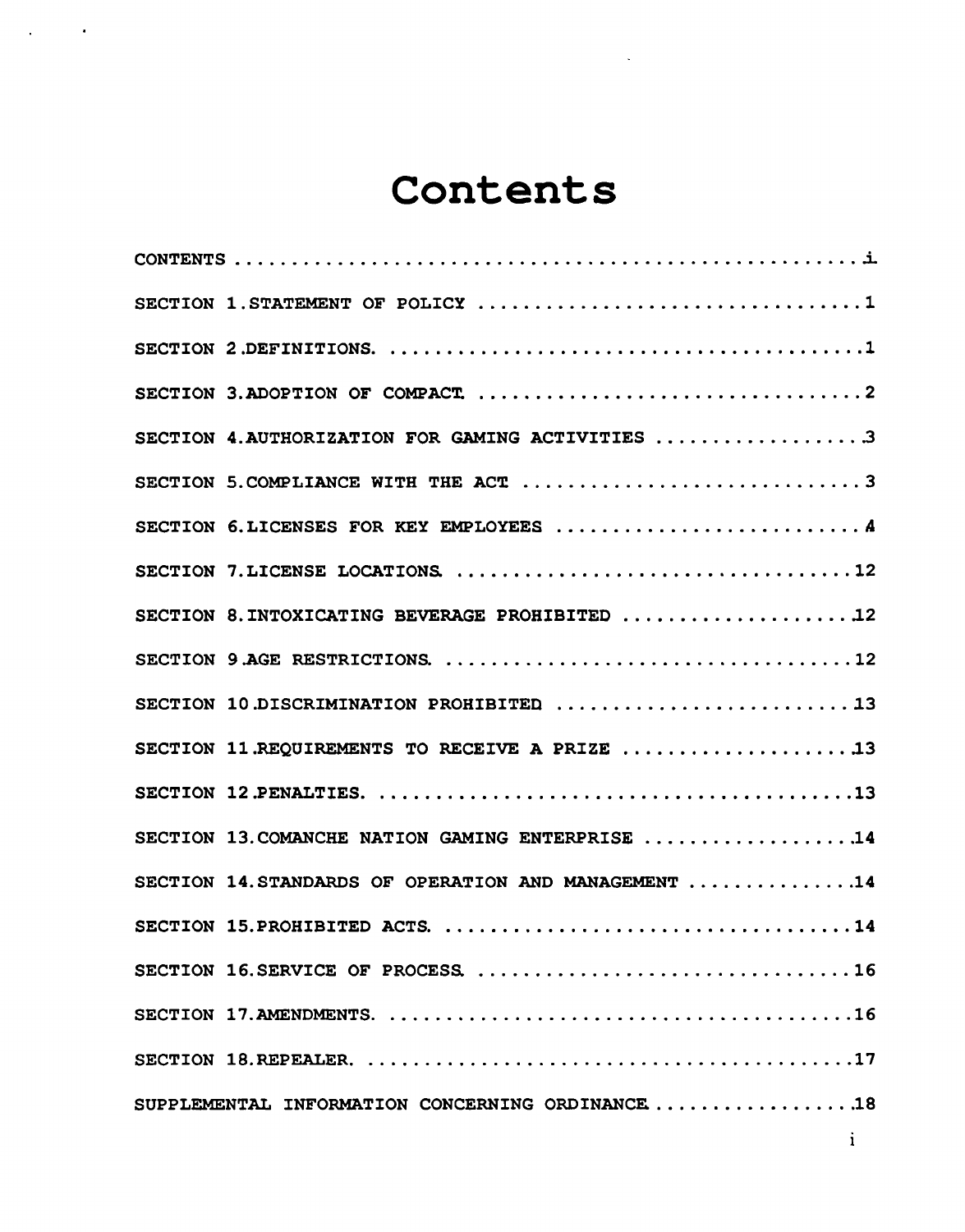$APR - I$  1995

## **COMANCHE NATION GAMING ORDINANCE**  SECTION 1. STATEMENT OF POLICY.

 $\lambda$ 

It is thepurposeof thisordinance to provide forthe sound regulation of all gaming activitieson lands within the jurisdiction of the Comanche Nation, in order to protect the public interest in the integrity of such gaming activities, to prevent improper or unlawful conduct in the course of such gaming activities, to strengthen the Nation's self-government and to promote economic self-sufficiency of the Comanche Nation.

#### **SECTION 2. DEFINITIONS.**

For purposes of this Ordinance:

(a) "Act"meanstheIndianGaming Regulatory Act, Pub.L. 100-497,25 U. S. C. § 2701 **etseq.** 

(b) "Business Committee" means the Comanche Nation Business Committee.

(c) "Chairman" means the Chairman of the Comanche Nation Business Committee.

(d) "Class II gaming" means Class II gaming as defined in accordance with the Act, 25 U. S. C.  $§$  2703(7)(A).

(el "Class III gaming" means Class III gaming as defined in accordance with the Act, 25 U. S. **C.**   $§$  2703 (8).

**(f)** "Compact" means a compact entered into by the Comanche Nation and any state which regulates Class **III** gaming.

(g) "Enterprise" means the"Comanche Nation Games"estab1ished by the Nation to conduct all gaming opemtions of the Nation.

(h) "Gaming employee" means "gaming employee(s)" of the Enterprise and shall include primary management officials and key employees of the gamingcorporation as defined in the Act.

(i) "Gaming faci1ities"rneans any momor moms in which Class **I1** gaming or Class III gaming is conducted within Comanche Nation jurisdiction.

**(j)** "Jurisdiction" means those areas over which the Comanche Nation has jurisdiction, including all the Nation lands, dependent Indian communities and trust allotments, as defined in 18 U. **S.** C. A. \$1 15 1, but excluding jointly-held lands of the Kiowa, Comanche and Apache Indian Nations.

(k) "National Indian Gaming Commission"means the National Indian Gaming Commission established pursuant to 25 U. S. C. 8 2704.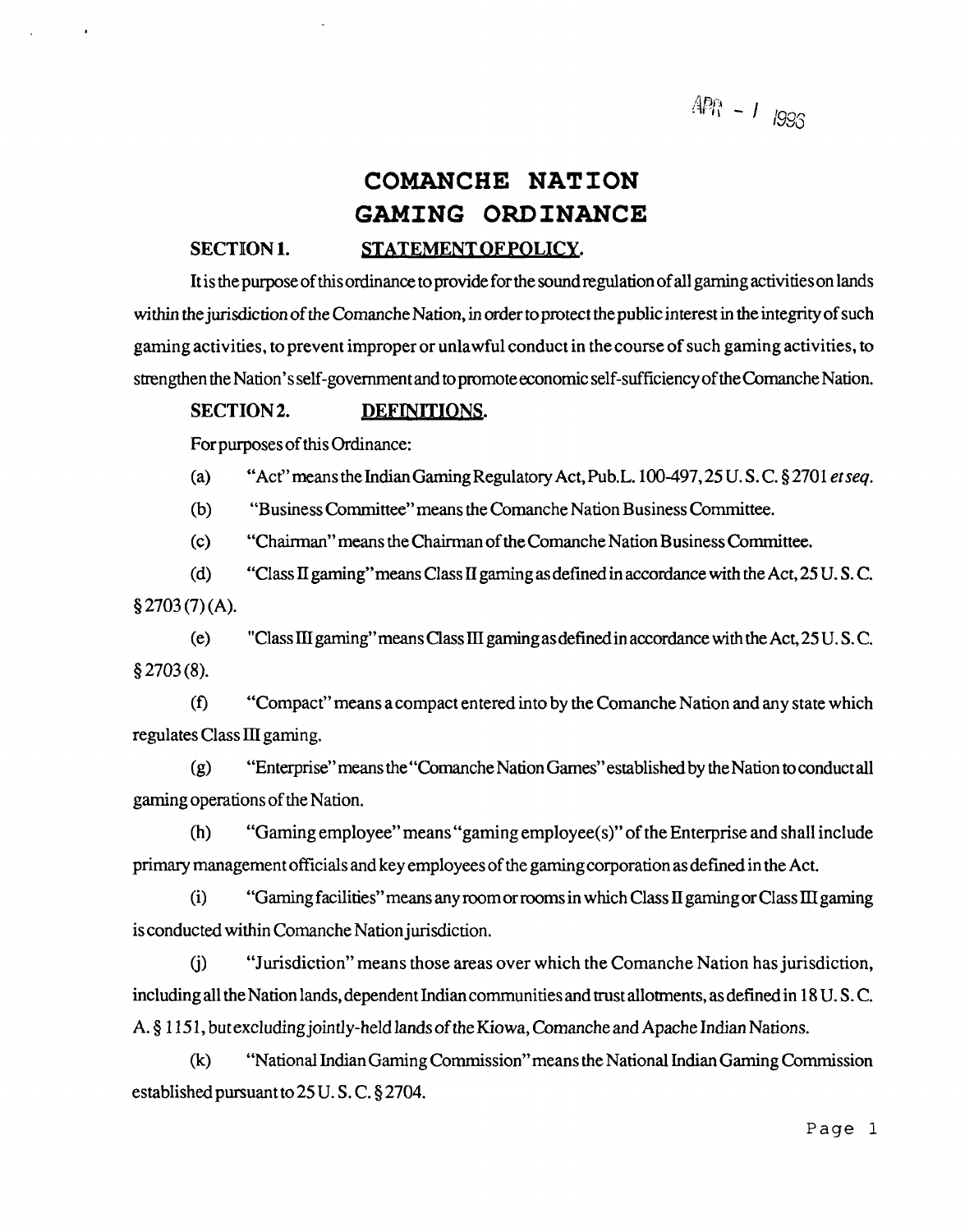- (1) "Net revenues" means gross gaming revenues of an Indian gaming operation less-
	- (a) Amounts paidout as, or paid for, prizes;and
- (b) Total gaming-related operating expenses, excluding management fees pursuant to 25 C. F. R. 502.16.
	- (m) "Ordinance" means this Comanche Nation Gaming Ordinance.
- (n) "State" means any State wherein the Comanche Nation conducts Class **I1** or Class **I11**  gaming.
- (0) "State gaming agency" means any such agency as the State may establish to carry out any regulatory responsibilities under acompact with the Comanche Nation.
	- (p) "Nation" means the Comanche Nation.

#### **SECTION 3. ADOPTION OF COMPACT.**

Any Compact entered into between the Nation and a State which is subsequently approved by the Secretary of the Interior and published in the Federal Register is hereby incorporated within and enacted as an integral part of this ordinance with respect to all forms of Class III gaming; provided, however, that nothing in the adoption of the Compact herein shall be deemed to affect the operation of the Nation of any Class **II**  gaming, whether conducted within or without the gaming facilities, or to confer upon the State any jurisdiction over such Class **II** gaming conducted by the Nation within its jurisdiction.

#### **SECTION4. AUTHORIZATION FOR GAMING ACTIVITIES.**

(a) Forms of Class Ill Gaming Authorized. The Nation may conductor operate all forms of Class **ID** gaming authorized under any Compact.

(b) Authoritv for Class **Il** Gaming. In addition to the forms of Class III gaming authorized under any compact, the Nation shall be authorized to conduct all forms of Class II gaming within the Nation's jurisdiction, including without limitation any formof bingo (whetheror notelectronic, computer, orother technologic aids are used in connection therewith), pull-tabs, lotto, punch boards, tip jars, instant bingo, and other games similar to bingo so long as played at the same location as bingo. with respect to all forms of Class III gaming; provided, however, that nothing<br>theres in shall be deemed to affect the operation of the Nation of any Class II<br>tithin or without the gaming facilities, or to confer upon the

#### **SECTION 5.**

This Ordinance shall be construed in a manner which conforms to the Act in all respects, and if inconsistent with the Act in any manner, the provisions of the Act shall govern.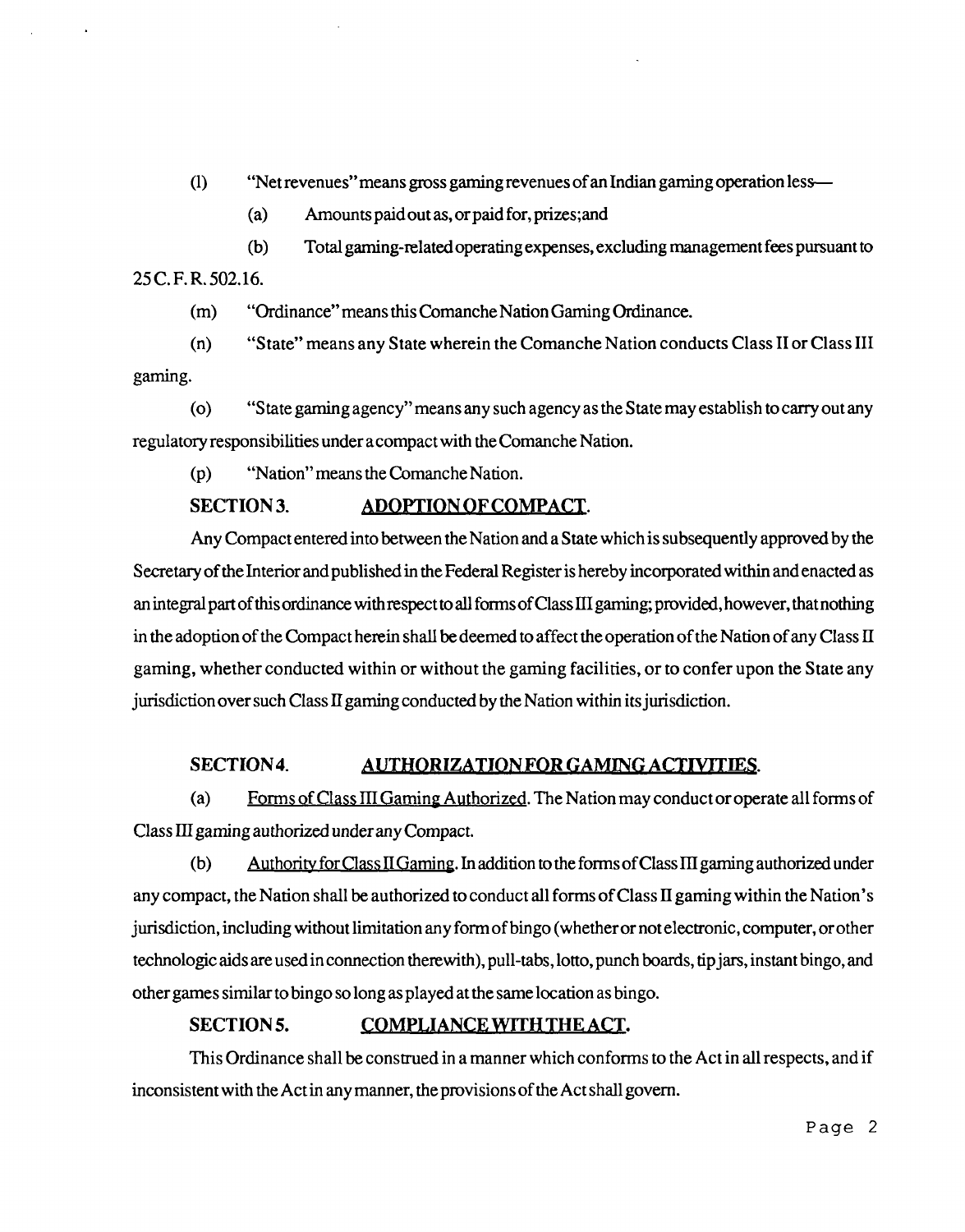(a) Limitation on Gaming Operations. In compliance with 25 U. S. C. § 2710 (b) (2) (A), the Nation shall have the sole proprietary interest and responsibility for the conduct of any gaming activity within its jurisdiction.

(b) ADDlication of Net Revenues. In compliance with 25 U. **S.** C. \$27 10 (b) **(2) (B),** netrevenues from any gaming activity are not to be used for purposes other than:

(i) to fund the Nation's government operations or programs;

(ii) to provide for the general welfare of the Nation and its member;

(iii) to promote the Nation's economic development;

(iv) todonate to charitable organizations;

(v) to help fund operations of local Government Agencies or

(vi) any other purpose permitted under the Act.

(c) Annual Audit. In compliance with 25 U. **S.** C. \$ 27 10 (b) (2) (c) and (d), all gaming activities shall be subject to an audit by independent certified public accountants, not less than annually, andcopies of the annual audit shall be provided to the National Indian Gaming Commission. **All** contracts for supplies, services, or concessions for a contract amount in excess of \$25,000 annually (except contracts for professional legal or accounting services) relating to Class II or Class III gaming shall be subject to such audits.

(d) Limitations on Salary or Other Payments. In no event shall any commission, salary, compensation, reward or recompense paid to any gaming employee, either directly or indirectly, be based upon a percentage of receipts accruing by virtue of the Comanche Nation Games. No individual or entity with which the Nation enters into amanagement agreement shall be considered a gaming employee for purposes of this section.

(e) Public Safety Standards. In compliance with 25 U.S.C. § 2710 (b) (d2) (E), the construction and maintenance of any gaming facilities, and the operation of gaming activities, shall be conducted in a manner which adequately protects the environment and the public health and safety and for that purpose shall comply with the requirements of the Compact and all other applicable health, safety and environmental standards enacted by the Nation.

#### **SECTION 6. LICENSES FOR KEY EMPLOYEES.**

The Nation shall ensure that the policies and procedures set out in this section are implemented with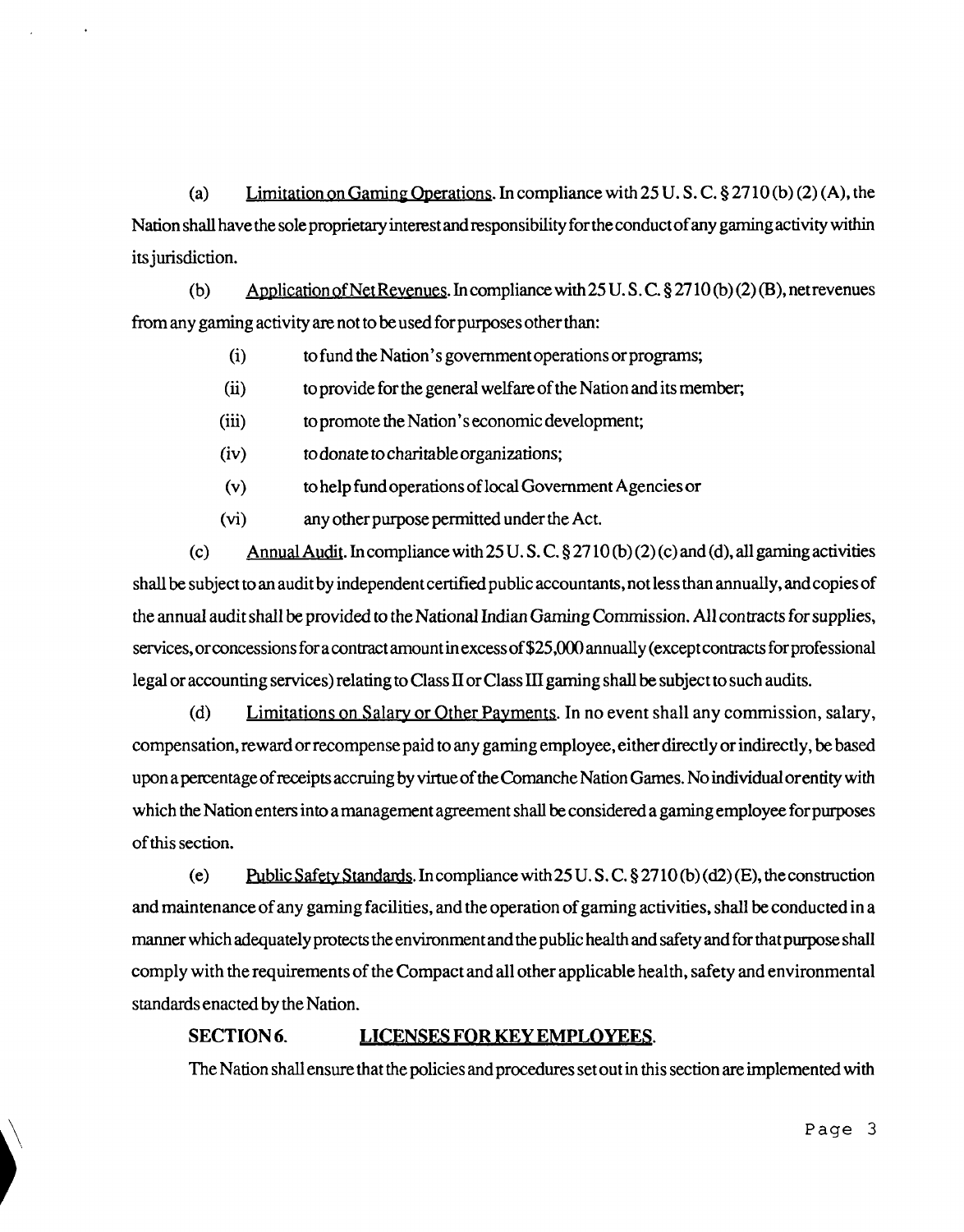respect to key employees and primary management officials employed at any Class **II** andor Class III gaming enterprise operated on Indian lands:

- (a) Pefinitions. For the purposes of this section, the following definitions apply:
	- (i) *Key employee* means those key employees as definedin any statuteorregulation and at a minimum include:
		- 1. A person who performs one or more of the following functions: (1)
			- Bingo Caller, (2) Counting room supervisor; (3) Chief of Security; (4) Custodian of gaming supplies or cash; (5) Floor manager; (6) Pit boss; (7) Dealer; **(8)**  Croupier, (9) Approverofcredit; or (10) Custodian of gambling devices including persons with access to cash and accounting within such devices.
		- *2.* If not otherwise included, any other person whose total cash compensation is in excess of \$50,000 per year; or
		- 3. If not otherwise included, the four most highly-compensated persons in the gaming operation.
	- (ii) **Primary** *management oficial* means:
		- 1. The person having management responsibility for amanagement contract;
		- *2.* Any person who has authority to hire and fire employees or to set up working policy for the gaming operation; or
		- **3.** The chief financial officer or other person who has financial management responsibility.

#### $(b)$  Application Forms.

(9 The following notice shall be placed on the application form for a key employee or a primary management official before that form is filled out by an applicant:

In compliance with the Privacy Act of 1974, the following information is provided: Solicitation of theinformation on this form is authorized by 25 U. **S.** C. A. **fj** 2701 *et seq.* The purpose of the requested information is to determine the eligibility of individuals to be employed in a gaming operation. The information will be used by National Indian Gaming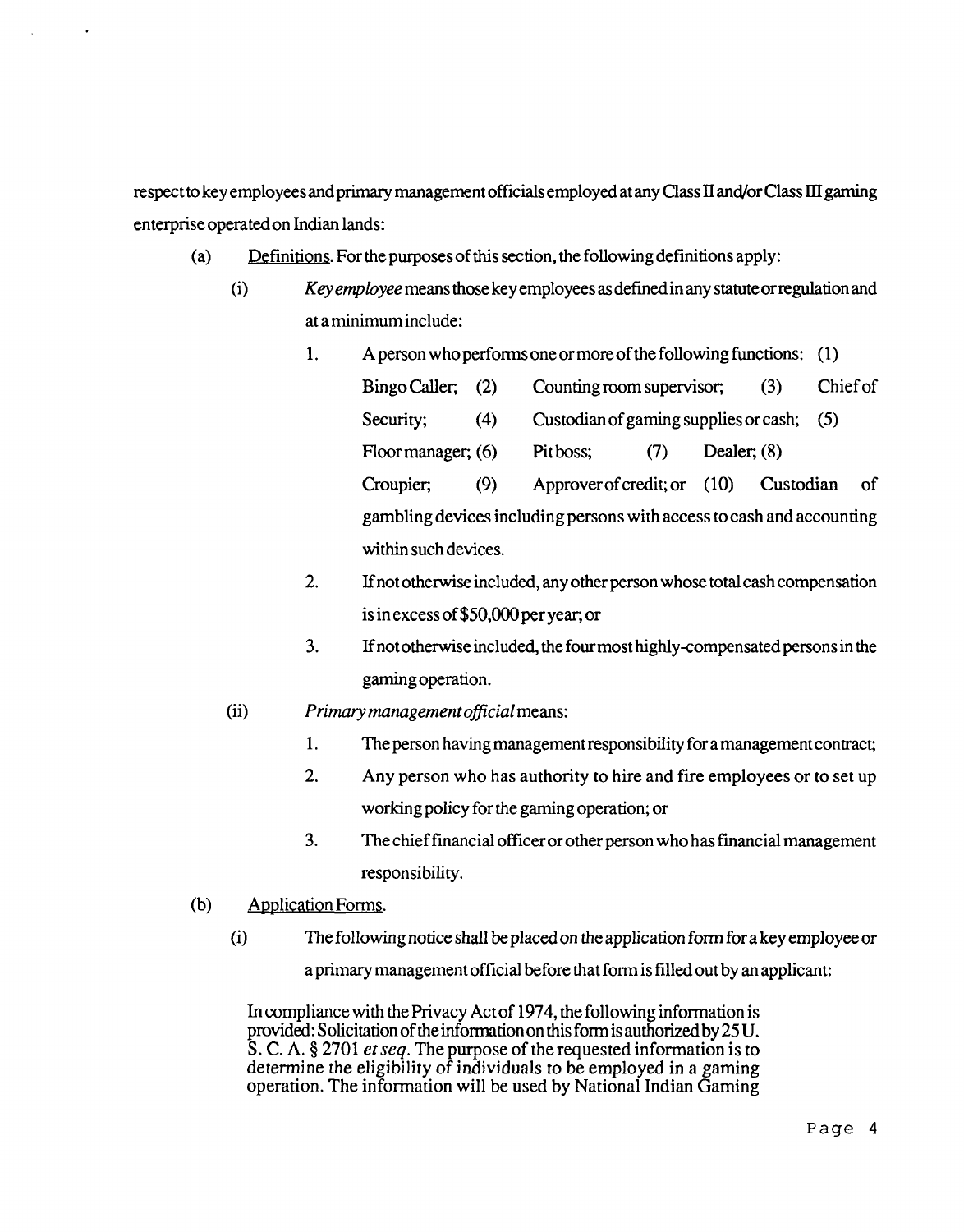Commission members and staff who have need for the information in the performance of their official duties. The information may be disclosed to appropriate Federal, State, local or foreign law enforcement and regulatory agencies when relevant to civil, criminal or regulatory investigations or prosecutions or when pursuant to arequirement by a Nation or the National Indian Gaming Commission in connection with the hiring or firing of an employee, the issuance orrevocation of a gaming license, or investigations of activities while associated with a Nation or a gaming operation. Failure to consent to the disclosures indicated in this notice will result in a Nation's being unable to hire you in a primary management official or key employee position.

The disclosure of your Social Security Number (SSN) is voluntary. However, failure to supply a SSN may result in errors in processing your application.

(ii) Existing key employees and primary management officials shall be notified in

writing that they shall either:

- 1. Complete a new application form that contains a Privacy Act notice; or
- **2.** Sign a statement that contains the Privacy Act notice and consent to the

routine usesdescribed in that notice.

(iii) The following notice shall be placed on the application form for a key employee or

a primary official before that form is filled out by an applicant:

A false statement on any part of your application may be grounds for not hiring you, or for firing you after you begin work. Also, you may be

- punished by fine or imprisonment. (U. S. Code, Title 18, Section 1001).<br>(iv) The Nation shall notify in writing existing key employees and prior The Nation shall notify in writing existing key employees and primary management officials that they shall either:
	- 1. Complete a new application form that contains a notice regarding false statements; or
	- **2,** Sign a statement that contains the notice regarding false statements.
- (c) Background Investigations.
	- $(i)$  The Nation shall request from each primary management of ficial and from each key employee all of the following information:
		- 1. Full name, other names used (oral and written), social security number(s), birth date, place of birth, citizenship, gender, all languages (spoken or written);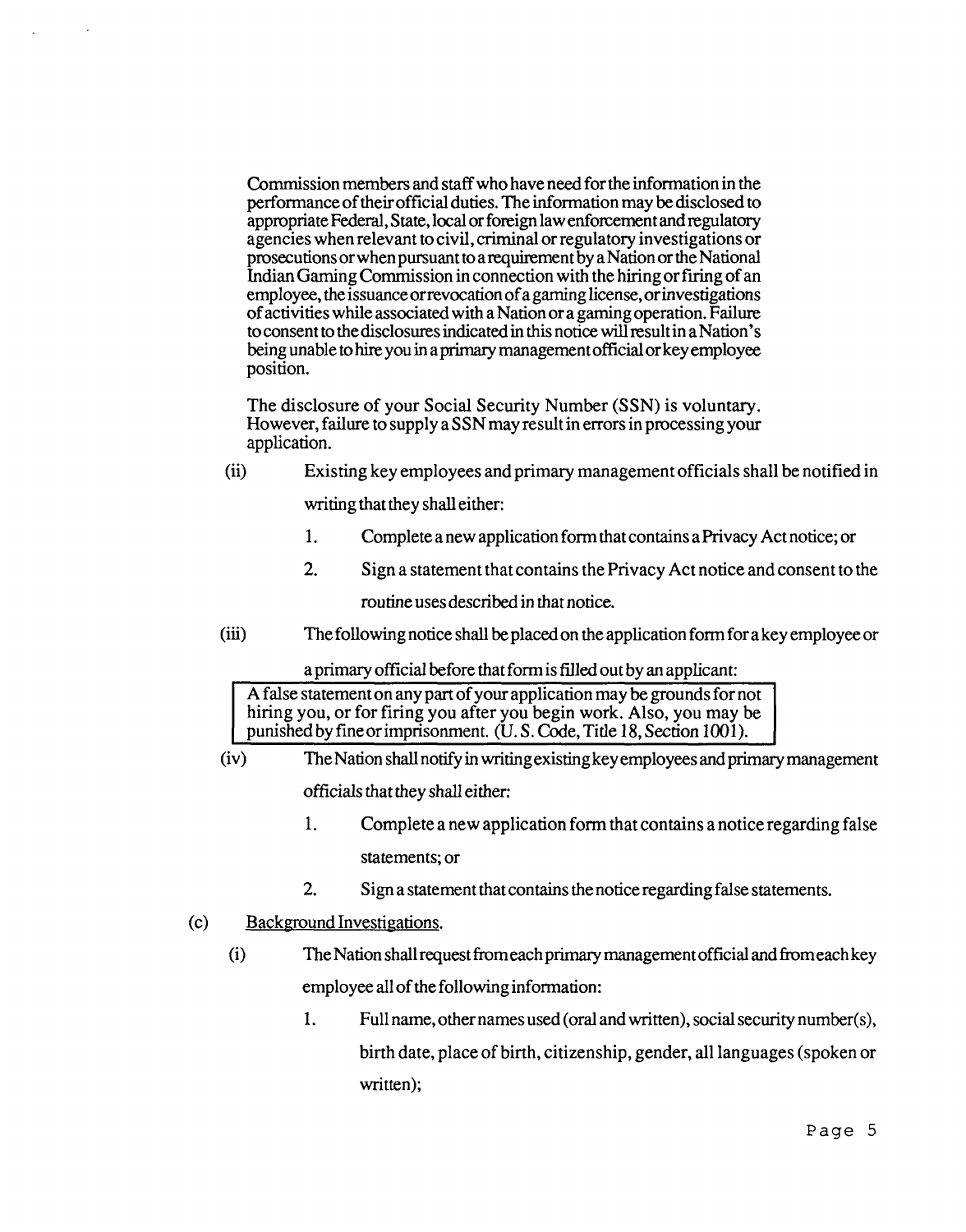- $2.$ Currently and for the previous five years: business and employment positions held, ownership interests in those businesses, business and residence addresses, and driver's license numbers;
- 3. The names and current addresses of at least three personal references, including one personal reference who was acquainted with the applicant during each periodof residence listed under Paragraph (i) (2) of this section;
- 4. Current business and residence telephone numbers;
- $5<sub>1</sub>$ A description of any existing and previous business relationships with Indian Nations, including ownership interests in those businesses;
- 6. **A** description of any existing and previous business relationships with the gaming industry generally, including ownership interests in those businesses;
- $7<sub>1</sub>$ The name and address of any licensing or regulatory agency with which the person has filed an application for a license or permit related to gaming, whether or not such license or permit was granted;
- 8. For each felony for which there is an ongoing prosecution or a conviction, the charge, the name and address of the court involved, and the date and disposition, if any;
- 9. For each misdemeanor conviction or ongoing misdemeanor prosecution (excluding minor traffic violations), within ten years of the date of the application, the name and address of the court involved and the date and disposition;
- 10. For each criminal charge (excluding minor traffic charges), whether or not thereis aconviction, if such criminal charge is within ten years of thedateof the application and is not otherwise listed pursuant to Paragraph  $(i)$  (8) or  $(i)$ (9) of this section, thecriminal charge, the name and address of thecourt involved and the date and disposition;
- 11. The name and address of any licensing or regulatory agency with which the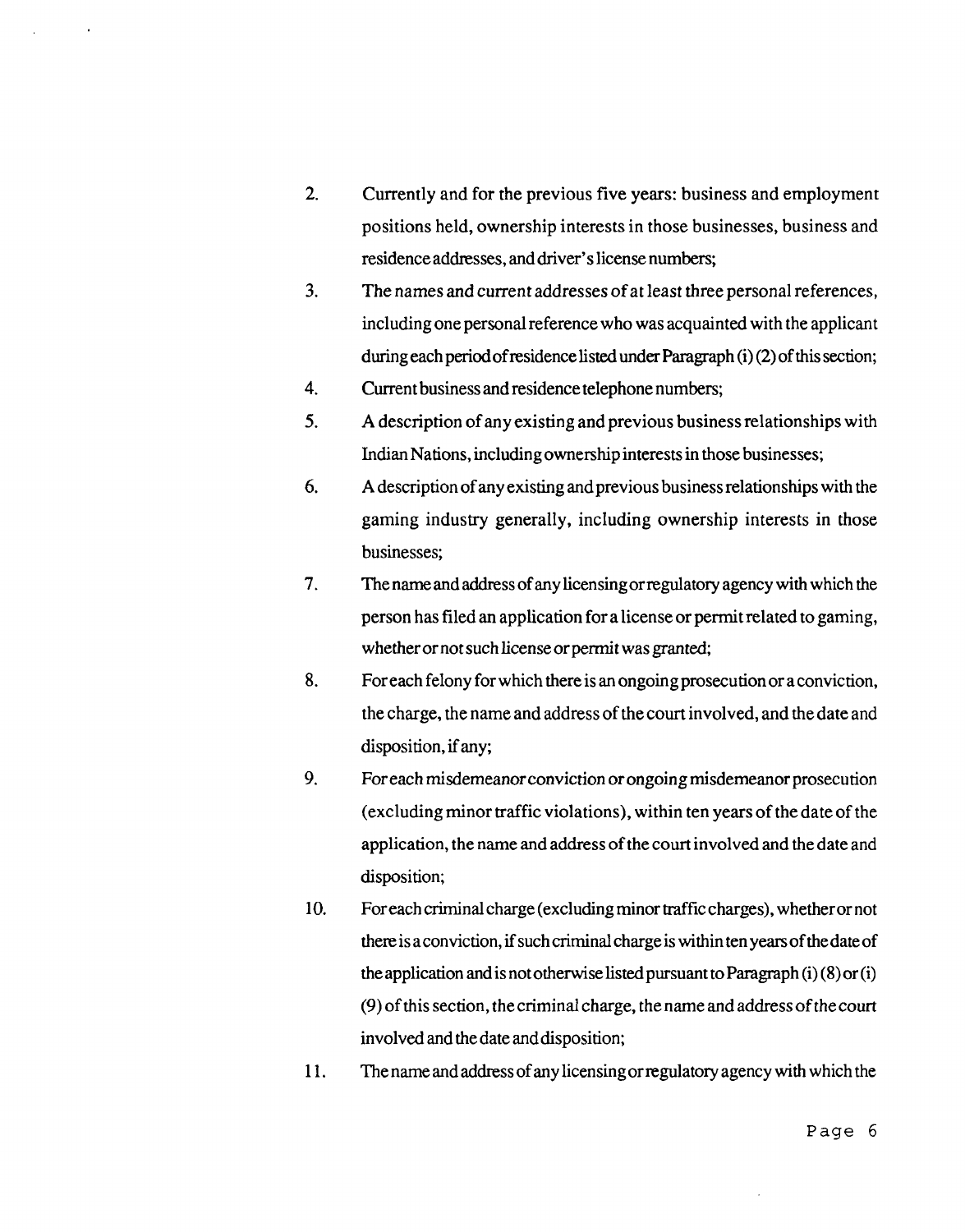person has filed an application for an occupational license or permit, whether or not such license or permit was granted;

- 12. **A** current photograph;
- 13. Any other information the Nation deems relevant; and
- 14. Fingerprints consistent with procedures adopted by the Nation according to 25 C. F. **R. 5** 522.2 (h); by engaging either a city, county or a State, Federal or Nation law enforcement agency;
- 15. The Nation shall conduct an investigation sufficient to make a determination under Subsection (d) below. In conducting a background investigation, the Nation or its agent shall promise to keep confidential the identity of each person interviewed in the course of the investigation.

(d) Eligibility Determination. The Nation shall review a person's prior activities, criminal record, if any, and reputation, habits and associations to make a finding concerning the eligibility of a key employee or primary management official for employment in a gaming operation. If the Nation determines that employment of the person poses a threat to the public interest or to the effective regulation of gaming, or createsorenhances dangersof unsuitable, unfair, or illegal practices and methods and activities in theconduct of gaming, the Nation gaming operation shall not employ that person.

(e) Procedures for Forwarding Applications and Reports for Key Employees and Primary Management Officials to the National Indian Gaming Commission.

- (i) When a key employee or primary management official begins work at a gaming operation authorized by this ordinance, the Nation shall forward to the National Indian Gaming Commission a completed application for employment and conduct the background investigation and make the determination referred to in Subsection (d) of this section.
- (ii> The Nation shall forward thereport referred toin Subsection **(f)** of this section tothe National Indian Gaming Commission within 60days after an employee begins work or within 60 days of the approval of this ordinance by the Chairman of the National Indian Gaming Commission.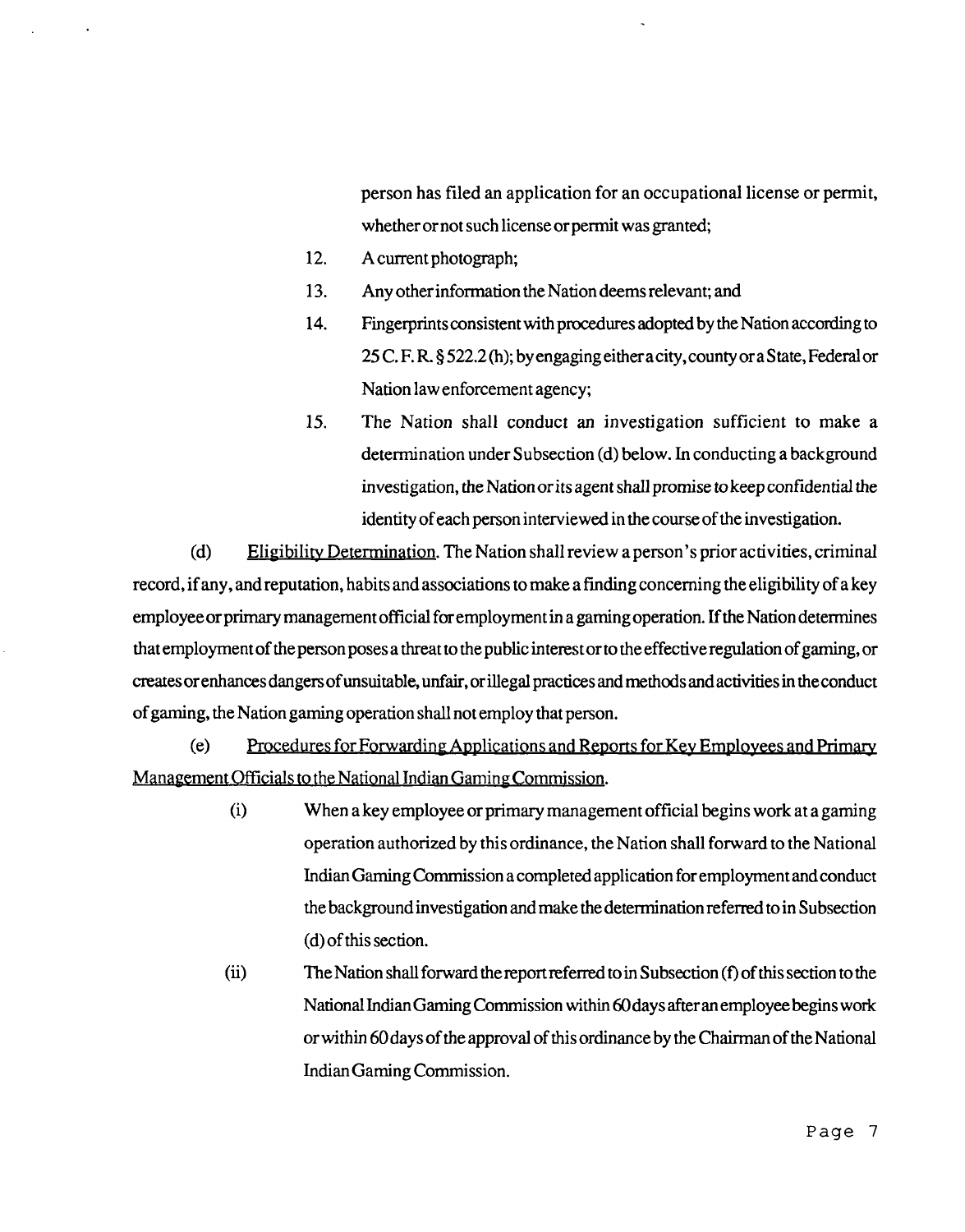- (iii) The gaming operation shall not employ as a key employee or primary management official a person who does not have a license after 90 days.
- $(f)$  Report to the National Indian Gaming Commission.
	- (9 Pursuant to the procedures set out in Subsection *(e)* of this section, the Nation shall prepare and forward to the National Indian Gaming Commission an investigative report on each background investigation. An investigative report shall include all of the following:
		- 1. Steps taken in conducting a background investigation;
		- 2. Results obtained,
		- 3. Conclusionsreached; and
		- 4. The basis for those conclusions.
	- (ii) The Nation shall submit, with thereport, acopy of the eligibility determination made under Subsection (d) of the section.
	- (iii) Ifa license is not issued to an applicant, the Nation:
		- 1. Shall notify the National Indian Gaming Commission; and
		- *2.* May forward copies of its eligibility determination and investigative report (if any) to the National Indian Gaming Commission for the inclusion in the Indian Gaming Individuals Records System.
	- (iv) With respect to key employees and primary management officials, the Nation shall retain applications for employment and reports (if any) of background investigations for inspection by the Chairman of the National Indian Gaming Commission or his or her designee for no less than three (3) years from the date of termination of employment.
- **(g)** Granting aGaming License.
	- $(i)$  If, within a thirty  $(30)$  day period after the National Indian Gaming Commission receives a report, the National Indian Gaming Commission notifies the Nation that it has no objection to the issuance ofa license pursuant to a license application filed by a key employee or a primary management official for whom the Nation has provided an application and investigative report to the National Indian Gaming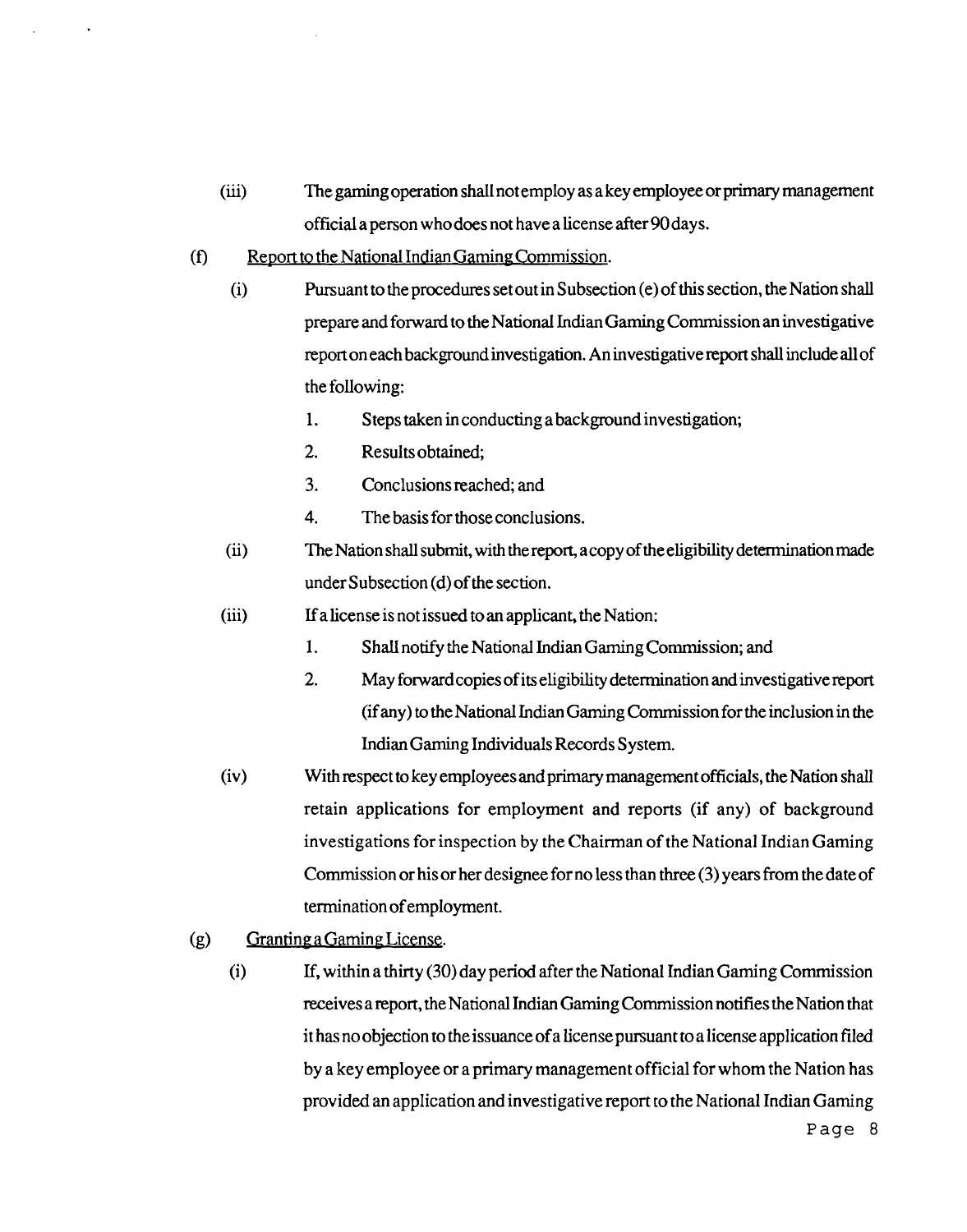Commission, the Nation may issue a license to such applicant.

- (ii) The Nation shall respond to a request for additional information from the Chairman of the National Indian Gaming Commission concerning a key employee or a primary management official who is the subject of areport. Such a request shall suspend the 30-day period under Paragraph  $(g)$  (i) of this section until the Chairman of the National Indian Gaming Commission receives the additional information.
- (iii) If, within the thirty (30) day period described above, the National Indian Gaming Commission provides the Nation with a statement itemizing objections to the issuance of a license to a key employee or to a primary management official for whom the Nation has provided an application and investigative report to the National Indian Gaming Commission, the Nation shall reconsider the application, taking into account the objections itemized by the National Indian Gaming Commission. The Nation shall make the final decision whether to issue a license to such applicant.
- (h) License Suspension.
	- (9 If, after the issuance of a gaming license, the Nation receives from the National Indian Gaming Commission reliable information indicating that a key employee or a primary management official is not eligible for employment under Subsection (d) above, the Nation shall suspend such license and shall notify in writing the licensee of the suspension and the proposed revocation.
	- (i) The Nation shall notify the licensee of a time and a place for a hearing on the proposed revocation of a license.
	- (iii) After arevocation hearing, the Nation shall decide torevoke or to reinstate a gaming license. The Nation shall notify the National Indian Gaming Commission of its decision.

#### SECTION 7. LICENSE LOCATIONS.

The Nation shall issue a separate license to each place, facility or location within its jurisdiction where Class **Il** and/or Class III gaming is conducted under this ordinance.

#### SECTION 8. **INTOXICATING BEVERAGE PROHIBITED.**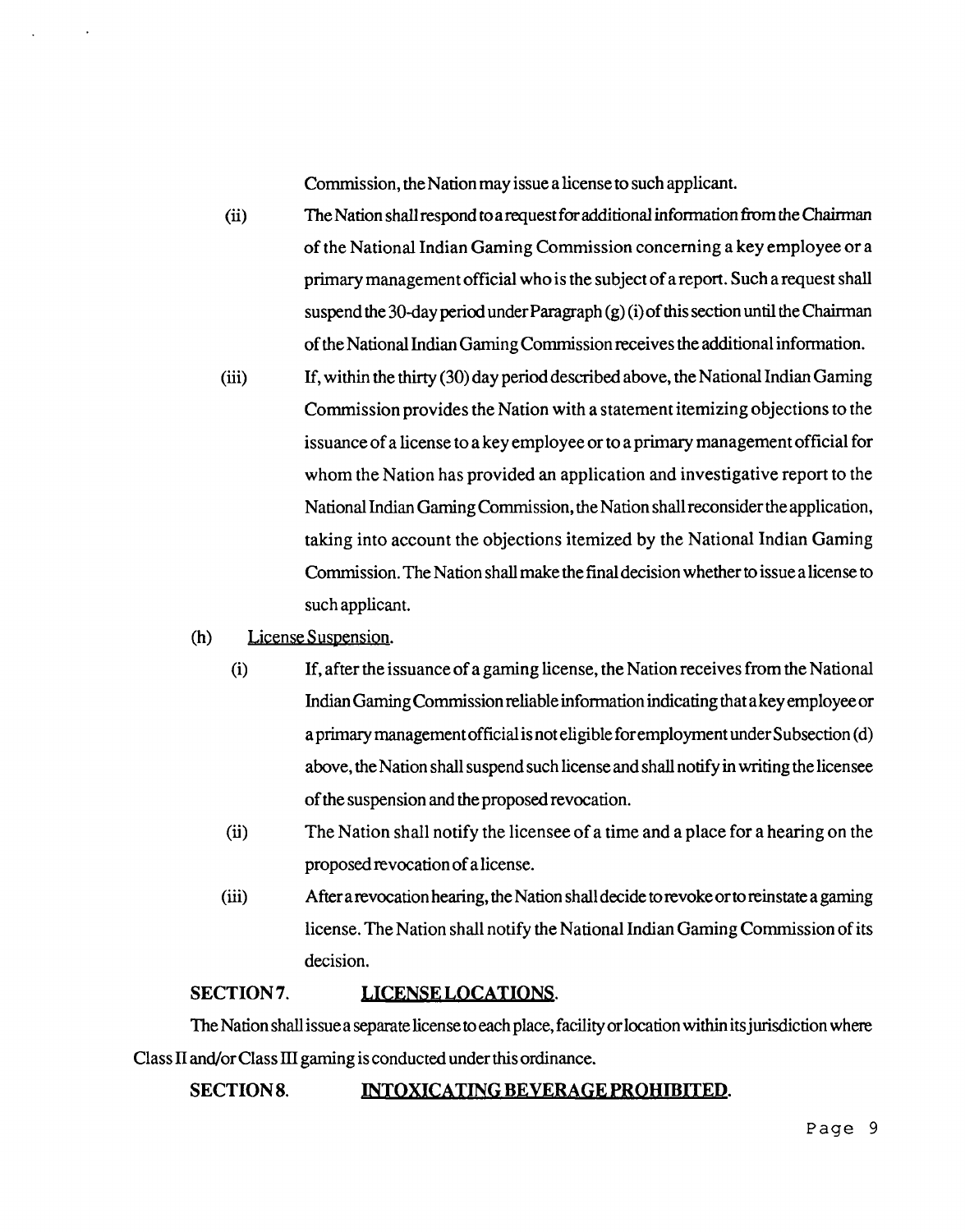No person shall sell, serve, give away, consume, furnish, or possess any beer, ale, wine, liquor, spirits orany other beverageorproduct containing alcohol for ingestion by human beings orany substance listed in Section 8 12 of Title 21 of the United States Code or added to the schedules contained therein as provided by federal law, at or near any game or session of Bingo conducted by the Comanche Nation Games. Any Indian violating this Section shall be guilty of violation of 25 C. F. R. Section 11.55 or 25 C. F. R. Section 11.74. Any non-Indian violating this Section shall be expelled from the Indian Country subject to the jurisdiction of the Comanche Nation, or detained for appropriate federal, state or the Nation authorities. ran violating this section shall be experied from the midian Co<br>che Nation, or detained for appropriate federal, state or the Nations.<br>**SECTION 9.**<br>AGE RESTRICTIONS.

No person under the age of sixteen (1 *6)* years shall be permitted to play bingo.

#### **SECTION 10. DISCRIMINATION PROHIBITED.**

No person shall bediscriminated against due torace, color, creed, sex, or national origin at any game of bingo.

#### **SECTION 11. REQUIREMENTS TO RECEIVE A PRIZE.**

In addition to being the first player to properly cover a predetermined and publicly-announced pattern of squares upon the card being used by him or them, a player, in order to qualify to receive a prize, must furnish to the Comanche Nation Games:

(a) Acceptable proof of said winner's(s') name and address, and if the prize must be reported to the Internal Revenue Service pursuant to federal **tax** law, the social security numberof the winner. Acceptable proof may be a driver's license, photo identification, or other identification acceptable to the Comanche Nation Games. An oral statement of the winner's(s') social security number may be acceptable in the discretion of the Comanche Nation Games when accompanied by two forms of identification, one of which is a photo identification if the prize awarded exceeds the amount which must be reported to the Internal Revenue Service under federal law.

(b) A signed receipt acknowledging acceptance and receipt of the prize awarded.

#### **SECTION 12. PENALTIES.**

Any individual who violates any provision of this Ordinance, including the provisions of any Compact incorporated herein, shall be subject tocivil penalties includingexclusion fromemployrnent by the Nation's gaming enterprise, exclusion from attendance at any Nation gaming facility, exclusion from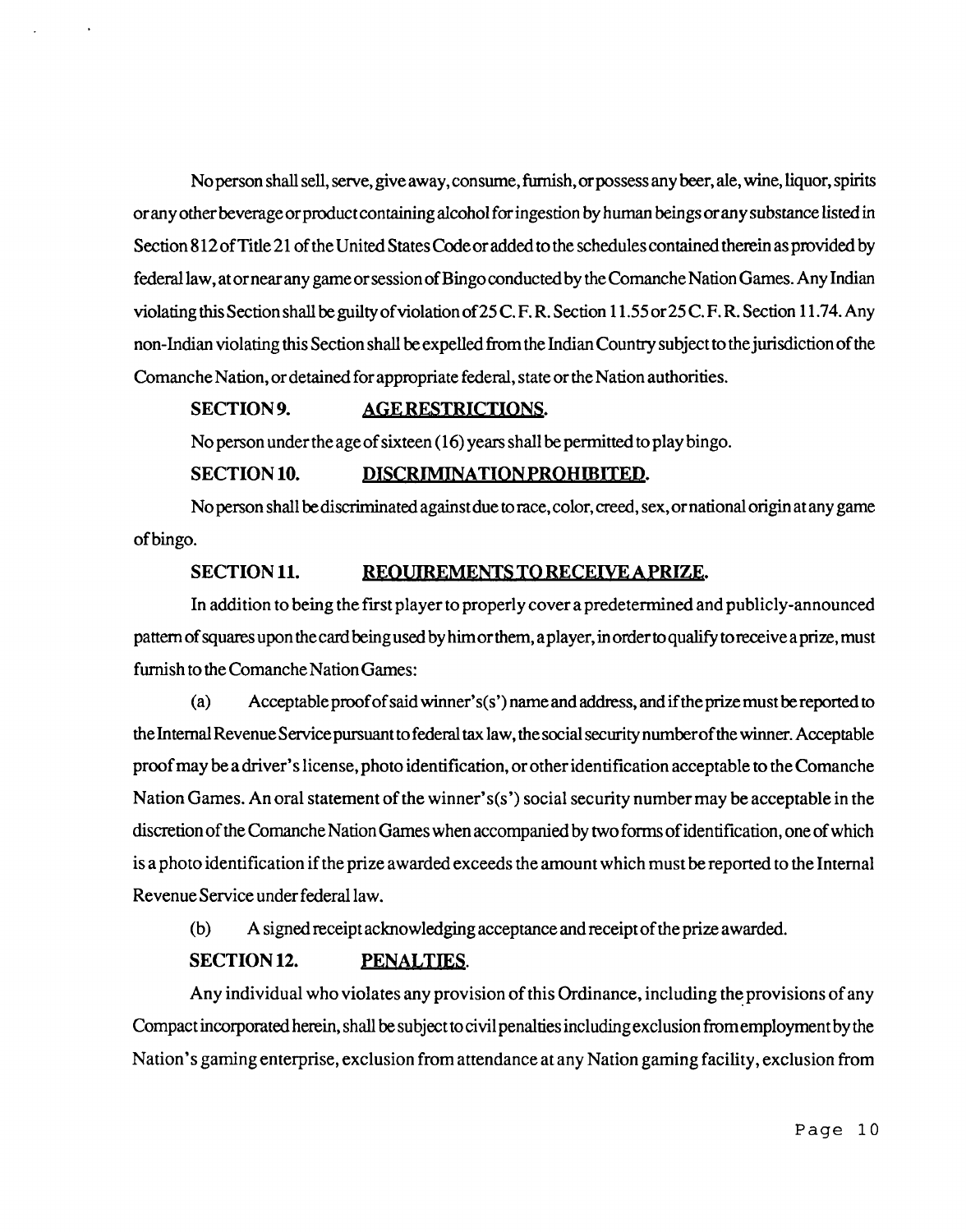Comanche Nation jurisdiction ifanon-Indian or, with respect to any person subject to thejurisdiction of the Nation to impose such fines, a fine of not less than Fifty Dollars (\$50.) nor more than Five Hundred Dollars (\$500.) for each such violation as well as confinement in the Nation jail for not less than ten (10) days nor more than sixty (60) days, or both fine and jail time. The Commission established pursuant to this Ordinance shall have the jurisdiction to impose any such penalties on any person within the jurisdiction of the Nation.

#### SECTION 13. COMANCHE NATION GAMING ENTERPRISE.

(a) Establishment of Enterprise. There is hereby established a Comanche Nation gaming operation, called the "Comanche Nation Games," which shall be an enterprise of the Comanche Nation and which shall have the authority to conduct gaming within the Nation's jurisdiction. Comanche Nation Games shall be administered and regulated by the Business Committee and shall be a subordinate agency of the Nation.

#### **SECTION 14. STANDARDS OF OPERATION AND MANAGEMENT.**

(a) Class III games of chance. The initial standards of operation and management for games of chance adopted in accordance with any Compact shall be those set forth in any compact or any attachment to a compact.

(b) Class II Games. The Business Committee may adopt standards of operation and management for Class II games, and pending such adoption, may direct the Enterprise to comply with such standards as the Business Committee may determine necessary to protect the integrity of such Class II games.

#### **SECTION 15. PROHIBITED ACTS.**

It shall **be** aviolation of this Ordinance for any person to:

(a) Conduct or participate in any Class II or Class III gaming operation within Comanche Nation jurisdiction other than at the gaming facilities.

(b) Receive, distribute, apply or divert any property, funds, proceeds or other assets of the Enterprise to the benefit of any individual or any other person except as authorized by this Ordinance and the Resolution of the Nation establishing the Enterprise.

(c) Tamper with any equipment used in the conduct of The Nation gaming operations with the intent tocause any person to win or lose any wager other than in accord with the publicly announced rules of such gaming operations.

(d) Do any other act in connection with the conduct of the Nation's gaming operations with the

Page **11**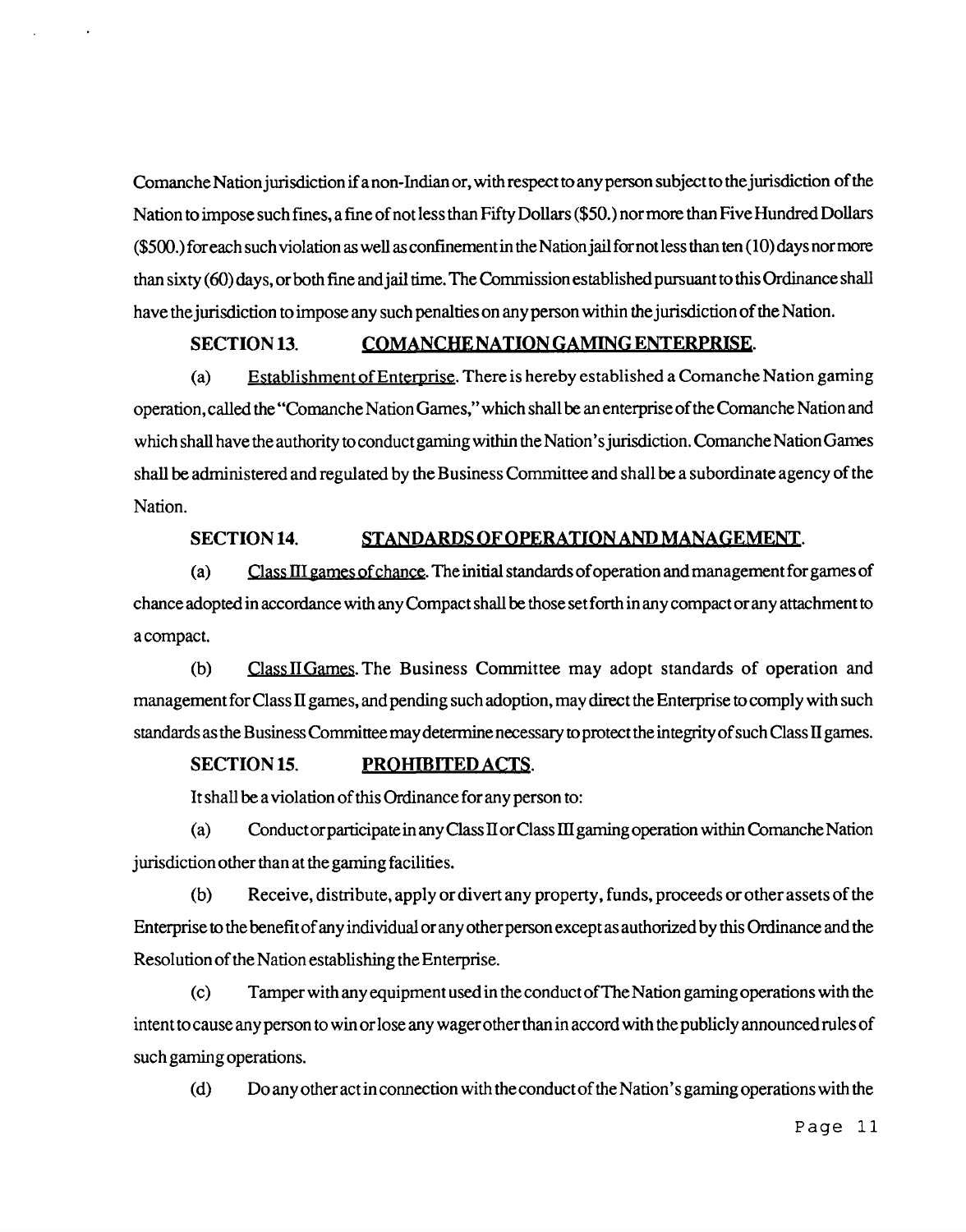intent to affect the outcome of any wager other than in accord with the publicly announced rules of such gaming operations.

(e) To alter or misrepresent theoutcome or othere~ ent on which wagers have been made after the outcome is made sure but before it is revealed to the players.

**(f)** To place, increase or decrease a bet or to determine the course of play after acquiring knowledge, not available to **all** players, of the outcome of the game or any event that affects the outcome of the game or which is the subject of the bet or to aid anyone in acquiring such knowledge for the purpose of placing, increasing or decreasing a bet or determining the course of play contingent upon that event or outcome.

(g) Toclaim, collect or take, or attempt toclaim, collect or take, money or anything of value in or from a gambling game, with intent to defraud, without having made a wager thereon, or to claim, collect or take an amount greater than the amount won.

(h) To place or increase a bet after acquiring knowledge of the outcome of the game or other event which is the subject of the bet, including past-posting and pressing bets.

(i) To reduce the amount wagered or cancel the bet after acquiring knowledge of the outcome of the game or other event which is the subject of the bet, including pinching bets.

) To manipulate, with the intent to cheat, any component of an electronic game of chance or gaming device in a manner contrary to the designed and normal operational purpose for the component. Knowingly to use other than coins or tokens approved by the Nation Gaming Agency or other lawful coin, legal tender of the United States of America, or to use coin not of the same denomination as the coin intended to be usedin the gambling game.

**(k)** To possess, with the intent to use, any device to assist in projecting the outcome of the game, in keeping track of the cards played, in analyzing the probability of the occurrence of an event relating to the game, or in analyzing the strategy for playing or betting to be used in the game.

(1) To use any device or means to cheat, or to possess any such device while at the gaming facility.

#### **SECTION 16. SERVICE OF PROCESS.**

All notices or process made pursuant to this ordinance may be made by directing said notice to: Chairman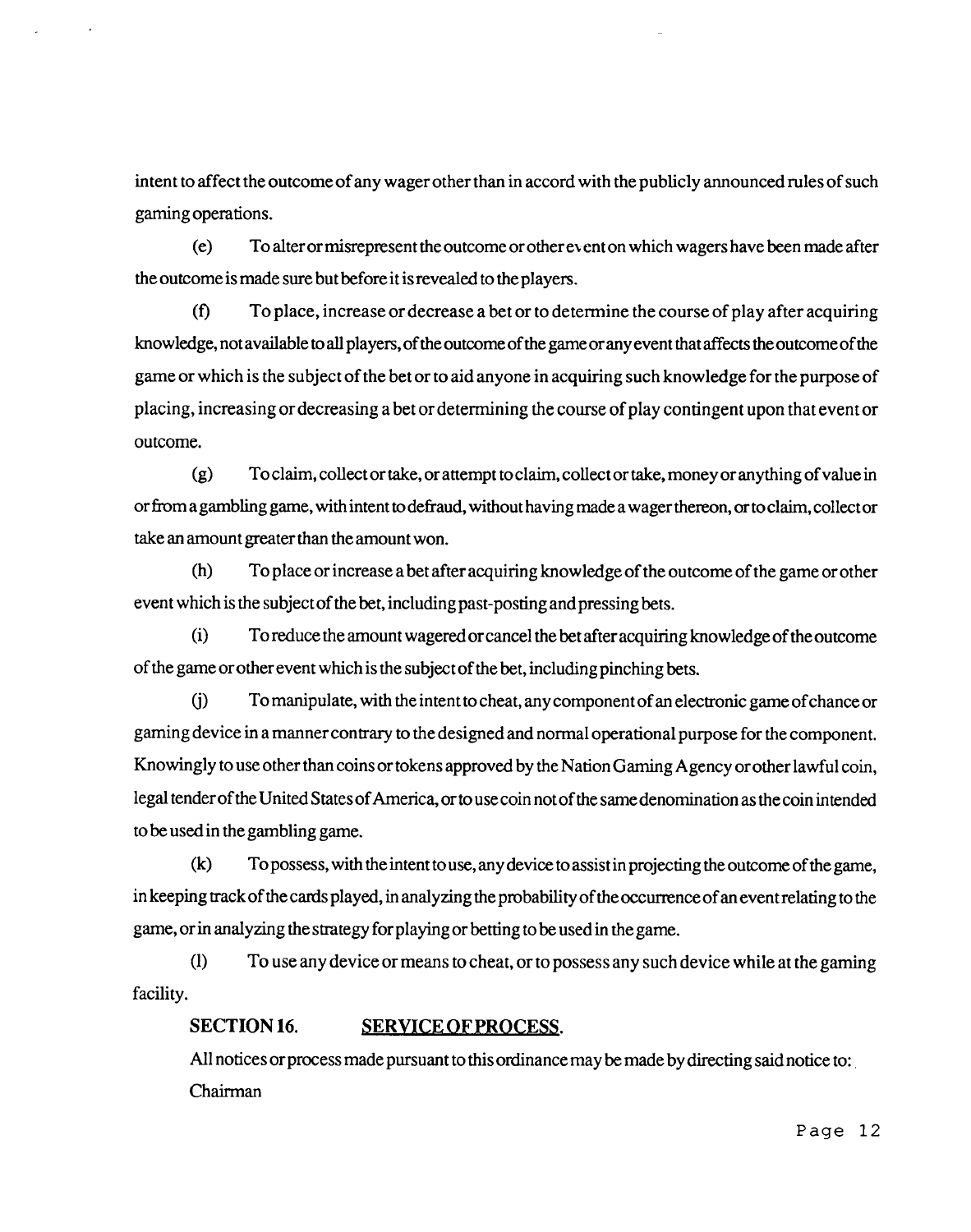#### Comanche Nation

 $\ddot{\phantom{a}}$ 

#### SECTION 17. AMENDMENTS.

This Ordinance may be amended by the Comanche Business Committee, with the approval of the Secretary of the Interior or his designee and the approval of the National Indian Gaming Commission, when established. The approved Ordinance and any amendments shall be filed in the office of the Secretary of the Comanche Lndian Nation.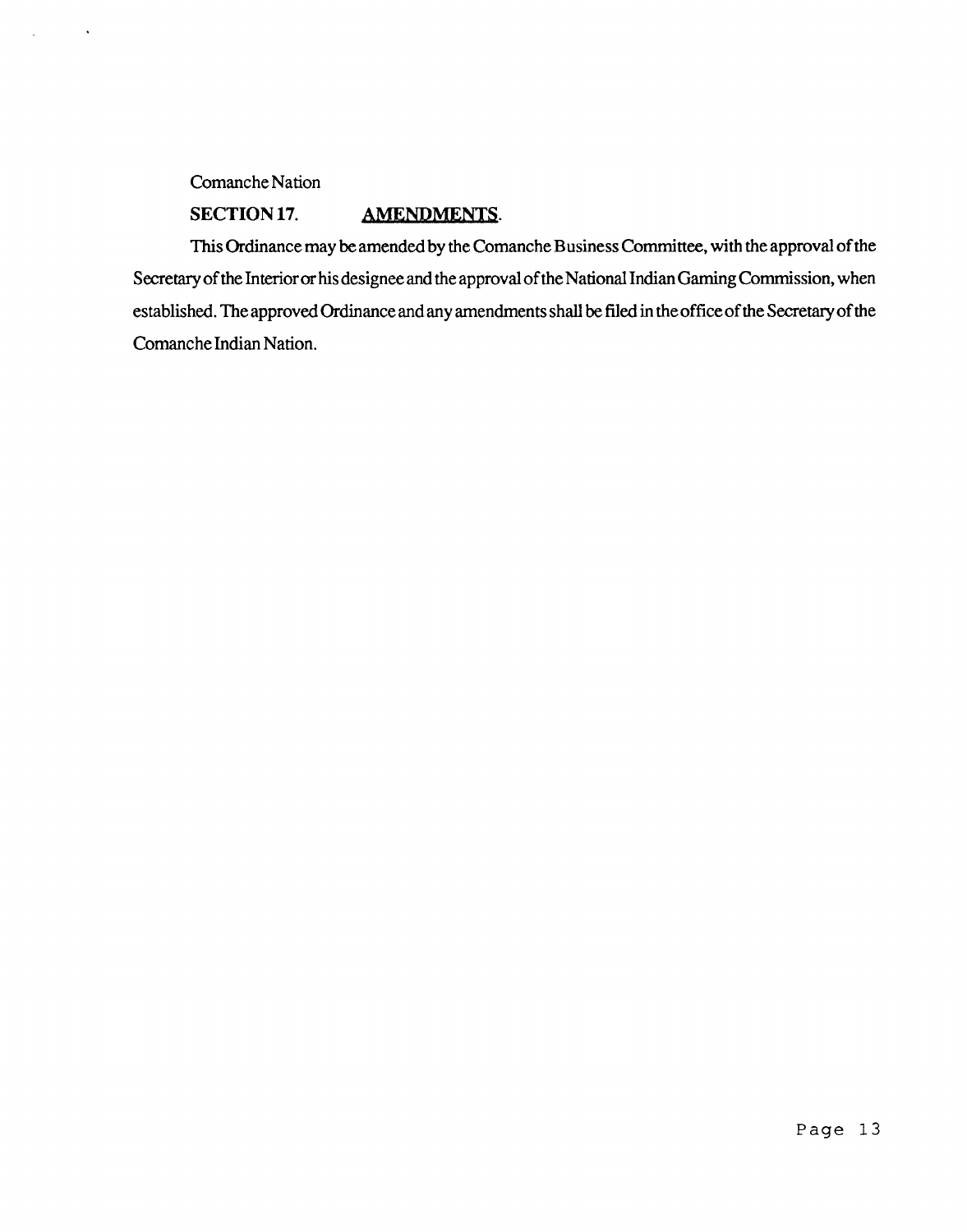#### SECTION **18.** REPEALER.

Ordinance repeals the Bingo Ordinance of the Comanche Nation adopted October 2,1989, and enactment by Comanche Business Committee Resolution No. 79-89.

### **CERTIFICATION**

The undersigned officers of the Comanche Nation hereby certify the above Comanche Nation Gaming Ordinance was duly adopted and enacted by Resolution No.  $32-96$  at a session of the Comanche Business Committee held on this 26th day of March 1996, at the Comanche Nation Complex, Lawton, Oklahoma, by a majority vote of  $\overline{5}$  for,  $\overline{0}$  against, and  $\overline{0}$  abstaining.

aleace

Wallace E. Coffey, Chairman Comanche Nation

ATTEST:

Elrod Monoessy, Secretary/Treasurer

Comanche Nation